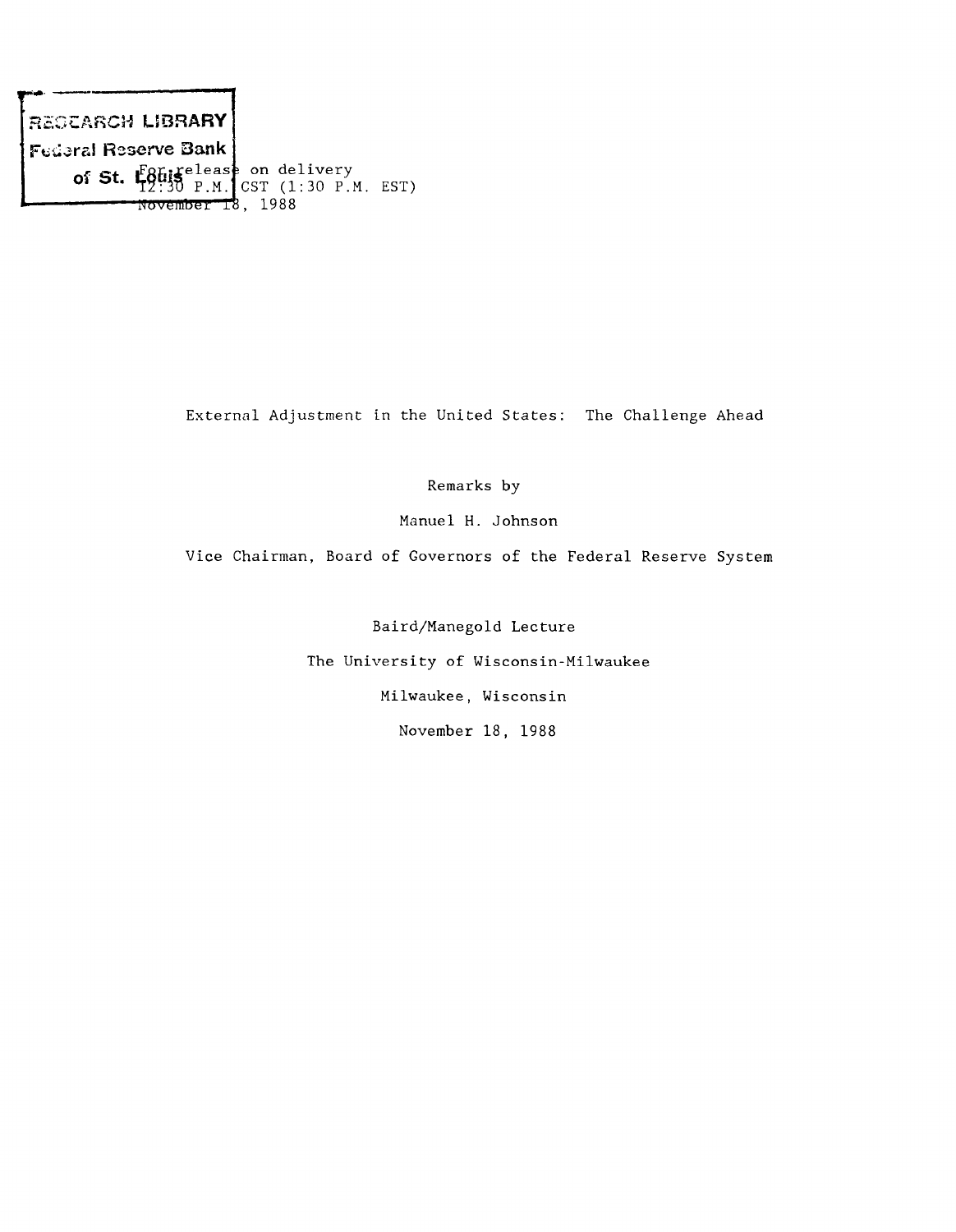**I feel honored to be asked to participate in your Baird/ManegoId Lecture Series. Looking over the list of past lecturers, I note that you have benefited from the remarks of two of my colleagues at the Federal Reserve Board -- former Chairman Paul Volcker in 1980 and, more recently, Governor Martha Seger in 1986. A major theme in Chairman Volcker's lecture was the importance of taming inflation, which at the time was running at double-digit rates. The major macroeconomic concern of the day was achieving internal adjustment in the U.S. economy. Six years later, as Governor Seger pointed out in her remarks to you, the U.S. domestic economy was performing quite well judging by the conventional macroeconomic indicators of inflation and GNP growth. However, Governor Seger identified a major area in which the United States faced a significant problem -- the large external imbalances, exemplified by our high foreign trade deficits.**

**Today, I want to focus our attention on the challenge represented by these external imbalances. Bringing about the needed external adjustment is not easy; in many ways it is an even more difficult task than achieving internal adjustment because external adjustment involves, necessarily, other sovereign nations. Moreover, external adjustments of a fundamental nature have important consequences for the domestic economy, and carry the risk of upsetting the impressive gains made to date with regard to inflation and internal adjustment.**

**In recent years, the United States has recorded large current account deficits -- defined as the difference between what U.S. suppliers of goods and services sell to other nations and what U.S. consumers and producers buy from other nations plus our net earnings (or payments) on**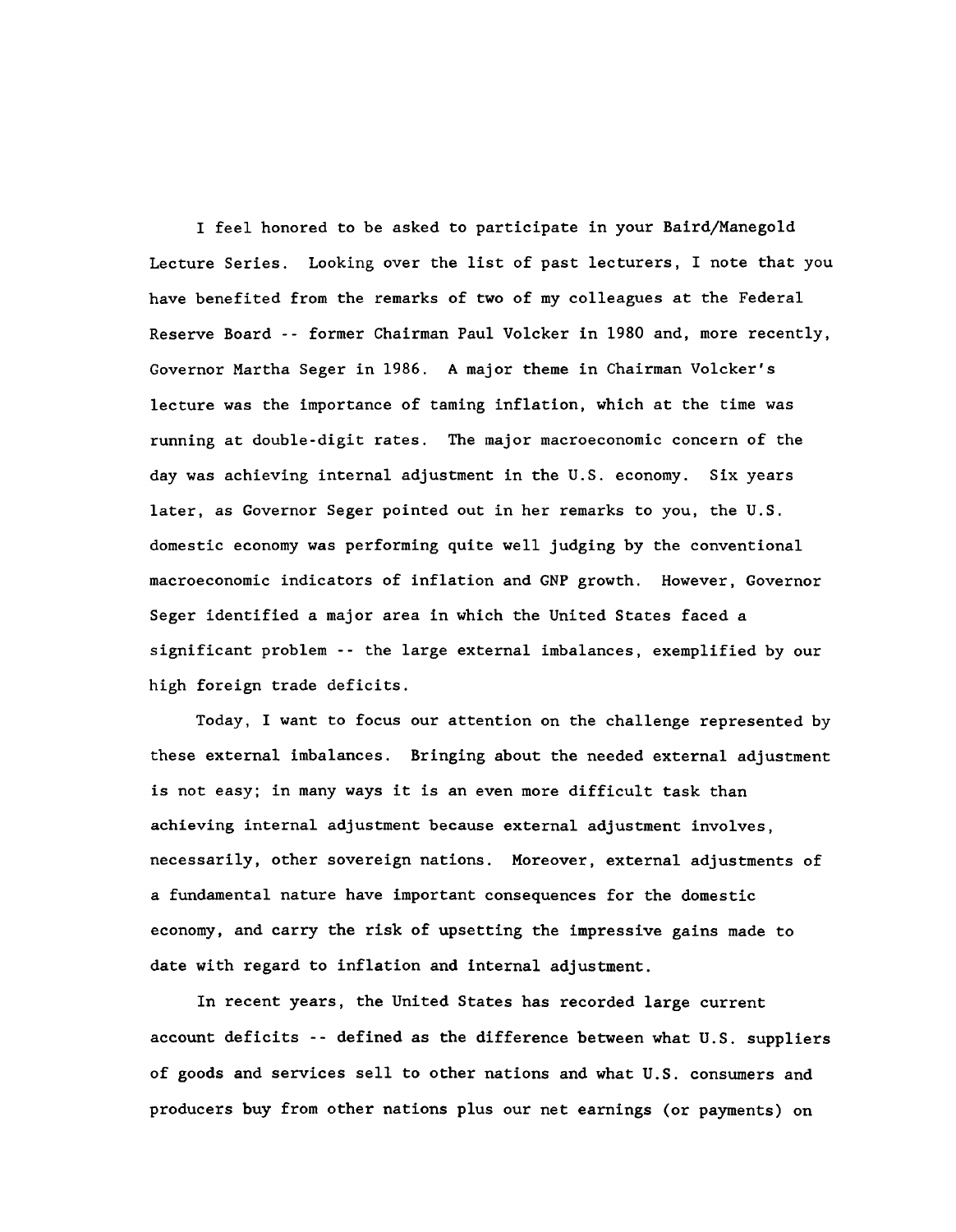**our international investment position. This deficit was about \$150 billion in 1987 -- roughly 3-1/2 percent of nominal U.S. GNP. In dollar terms this external deficit is unprecedented, and as a share of our nation's output it is the highest recorded during this century. At the same time, many of our trading partners have registered large current account surpluses.**

**Continuation of such large external imbalances among industrial countries is not likely to be sustainable. As a result, a corrective process is underway to reduce these imbalances to more manageable proportions. This process has involved changes in relative prices, including exchange rates, and relative incomes among major trading nations.**

**The multilateral nature of the U.S. external imbalance deserves emphasis. Current account balances of all nations combined, in principle, add up to zero. One country cannot have a current account deficit without at least one other country having a current account surplus. Other major industrial countries have large external surpluses, large by historical standards and relative to their output. In 1987, Japan had an external surplus of nearly \$90 billion, or 3-1/2 percent of its GNP. Likewise, Germany recorded an external surplus of roughly \$45 billion, or 4 percent of its GNP. And a number of smaller, so-called Newly Industrialized Economies -- among them Taiwan and South Korea - also have substantial external surpluses.**

**These external imbalances are the result of a process that began much earlier in this decade. A simple explanation for the emergence of the large U.S. current account deficit in the early 1980s is that it was the consequence of the appreciation of the U.S. dollar vis-a-vis other major currencies from 1980-1985. The more vigorous economic recovery in**

- 2 -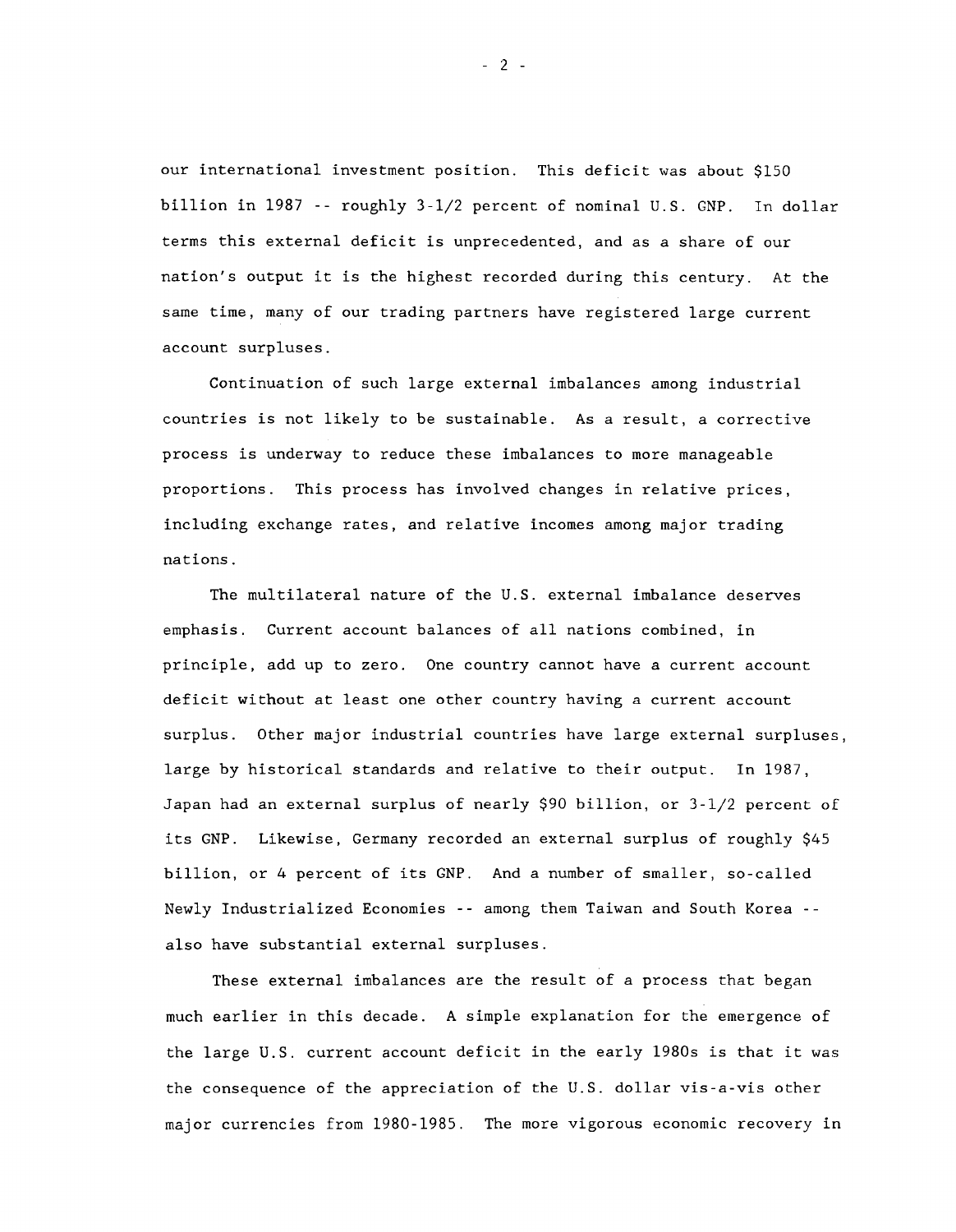**the United States, relative to that abroad, boosted U.S. demand for imports and reinforced the impact of the stronger dollar on the U.S. trade balance.**

**The U.S. dollar appreciated sharply from mid-1980 to its peak in early 1985 against the currencies of the major foreign industrial countries. The rising dollar during this period led to a decline in exports from the United States as U.S. producers were priced out of foreign markets. At the same time, the appreciation of the dollar made foreign goods very attractive to U.S. consumers and producers, thereby leading to an increase in U.S. demand for imports.**

**A contributing factor to this strong appreciation, particularly in the latter phase, was high U.S. real interest rates relative to foreign rates, and the perception of profitable investment opportunities, x^hich sharply increased the demand for dollars relative to other currencies.**

**The relatively high real interest rates of the early 1980s reflected a combination of historically high budget deficits, dramatic changes in personal and business marginal tax rates, and tax incentives for increased investment in the United States. Together these policies increased the supply of capital to the United States. At the same time, disinflationary monetary policies were being pursued worldwide in an attempt to reduce inflation and the inflationary psychology bred during the mid- and late-1970s. Growing investment opportunities in the United States were a contrast to the relative dearth of profit opportunities elsewhere in the world. In addition, the dollar was attractive as a "safe haven" because of the perception of political instability in some other parts of the world.**

A country's external balance and internal balance are linked. The **external balance in any country can be directly linked to savings and**

## - 3 -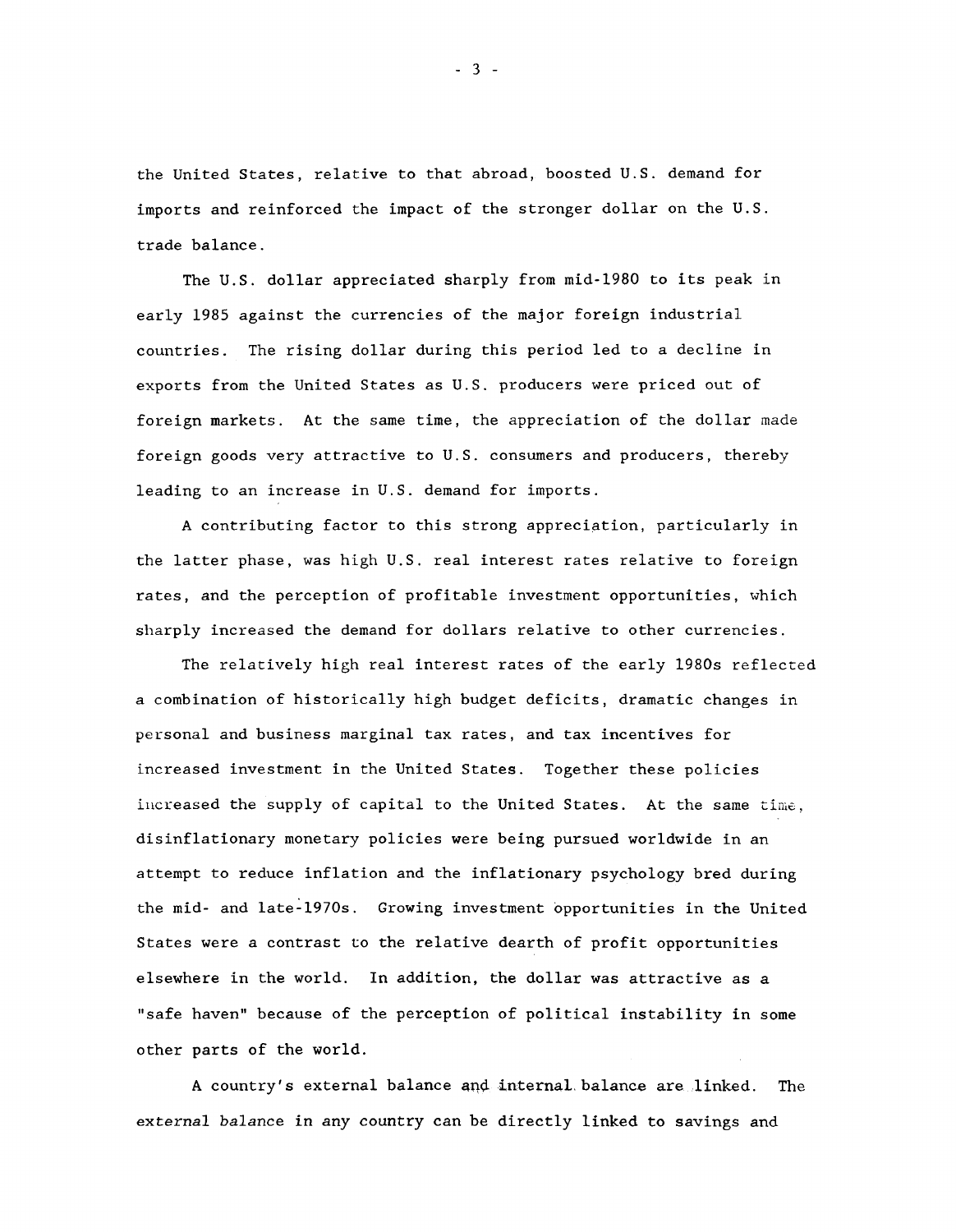**investment decisions (or expenditure and production decisions) made by its residents, including budgetary policies pursued by its government. The difference between domestic investment and domestic sources of financing, including government savings or dissavings, must be met by foreign sources of savings. If a country wishes to invest more than it saves (or spend more than it produces), this excess must be financed by a net inflow of foreign capital. Everything else equal, the higher is the government budget deficit --or government dissaving -- the greater will be the need to borrow from abroad. The borrowing is manifested in various financial transactions and may be associated with interest rate and exchange rate movements.**

**Any country with a current account deficit must borrow from external sources in order to finance that deficit. It is the same as when a household spends more than it earns; the household must borrow to make up the deficit. Countries that are lending are generating domestic savings in excess of domestic investment and a surplus of exports over imports. Japan and Germany are currently large net lenders to the rest of the world, and the United States, given its large current account deficit, is a large borrower.**

**The process of reducing the external imbalance in the United States is already underway in both nominal and real terms. Net exports of goods and services in real terms (that is, adjusted for price changes) began to improve toward the end of 1986 and have continued to improve since then. Although improvement in the nominal trade figures to date has been slower, the trade data for the first nine months of this year indicate that the U.S. trade balance improved considerably from its level last year. We anticipate a continuation of this trend of lower U.S. trade deficits in the year ahead.**

**- 4 -**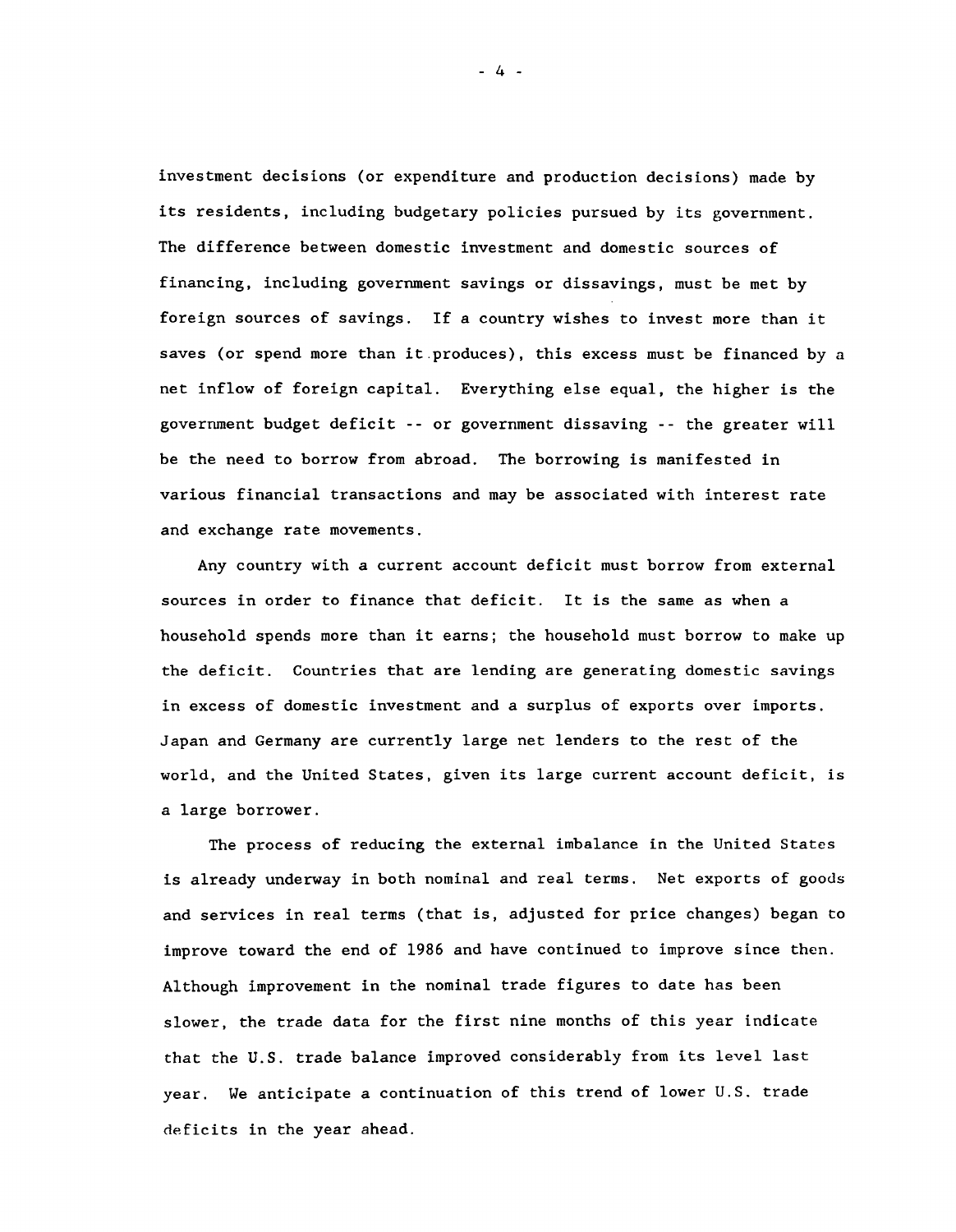**One reason forecasters are predicting a continued reduction in the U.S. external deficit is the fairly continuous and dramatic depreciation of the dollar since early 1985 to a level close to where it was in 1980. Although the trade accounts have shown less adjustment than some would have anticipated from such a sharp depreciation, there are technical reasons for expecting a delayed adjustment. Trade volumes react with a fairly substantial lag to changes in prices. Dollar prices of imports typically respond with a Lag t.o changes in exchange rates. And the dollar's almost continuous depreciation until this year has meant that a series of so-called J-curve effects wouLd have tended to obscure the improvement in the underlying current account position for a period of time. These J-curve effects occur because import volumes adjust more** slowly than import prices. Thus, when the dollar depreciates, the cost **of imports rises initially, and the trade balance weakens.**

**Adjustment of the U.S. external deficit, on the one hand, and the Japanese and German surpluses on the other, should occur without imposing undue strains on other countries involved in the multilateral trading process. For example, it would be undesirable to have Japan's surplus increase with the developing countries, or some of the smaller European countries at the same time as it succeeds in lowering its surplus with the United States. What is necessary is a reduction of Japan's global surplus.**

**A consequence for Japan of a smaller total external surplus is that the external sector's contribution to Japan's total GNP growth is negative. Alternative sources of aggregate demand, therefore, will be necessary to sustain a reasonable growth rate. Japan, like other countries in surplus, is reducing the contribution to its overall growth from international or external sources and increasing the contribution to**

 $-5 -$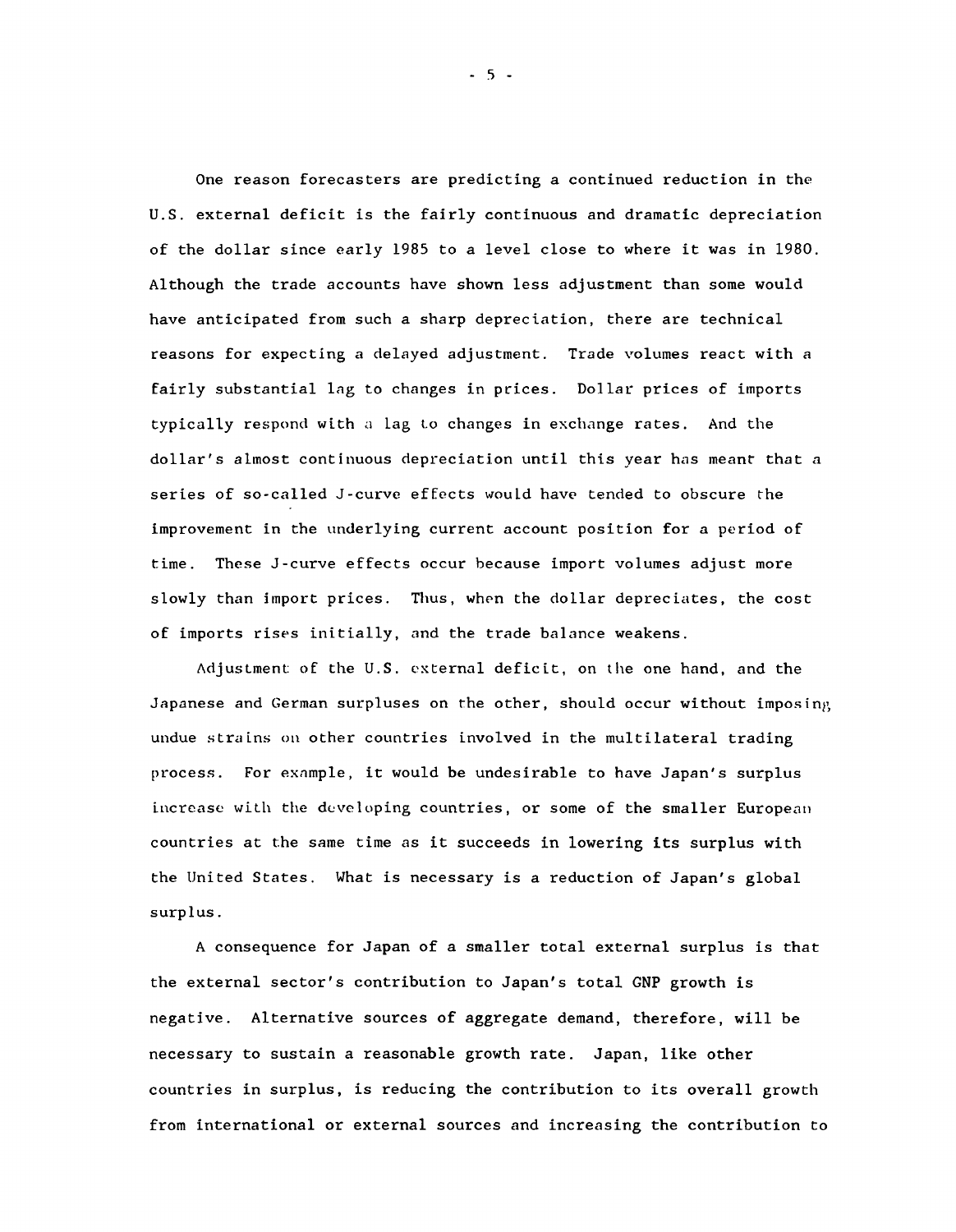**growth from domestic or internal sources. For this to continue, a balance of domestic and internationally oriented policies must be pursued, in Japan and elsewhere.**

**In 1987, Germany's bilateral surplus with the United States declined slightly, but its surplus with its European trading partners increased. These trends appear to have continued this year. This sort of adjustment has economic and political consequences within the European Community and within the European Monetary System. It places strains on the currencies of the countries in deficit within the European Monetary System. And through these pressures in exchange markets it places strains on trading relationships and can affect levels of production and employment in the European Community. To reduce its total external surplus, Germany, like Japan, must increase the contribution to growth from internal or domestic sources relative to the contribution from international or external sources.**

**The external adjustment problem facing the United States is essentially the opposite of that confronting Japan and Germany --we must increase the relative contribution to growth from external sources, that** is, from net exports. I have already mentioned the important role played **by the appreciation of the dollar in leading to the sharp deterioration of the U.S. trade balance, and the important role played by the dollar's depreciation since early 1985 in the subsequent turnaround in our external accounts. Since the U.S. external deficit remains large, some are tempted to say simply that more dollar depreciation is needed. Indeed, nearly all econometric models of U.S. trade -- if taken literally -- convey this message in that they predict that if the dollar stays at roughly current levels the improving trend in the trade deficit will continue for a few more years, but then the deficit will resume widening.**

- 6 -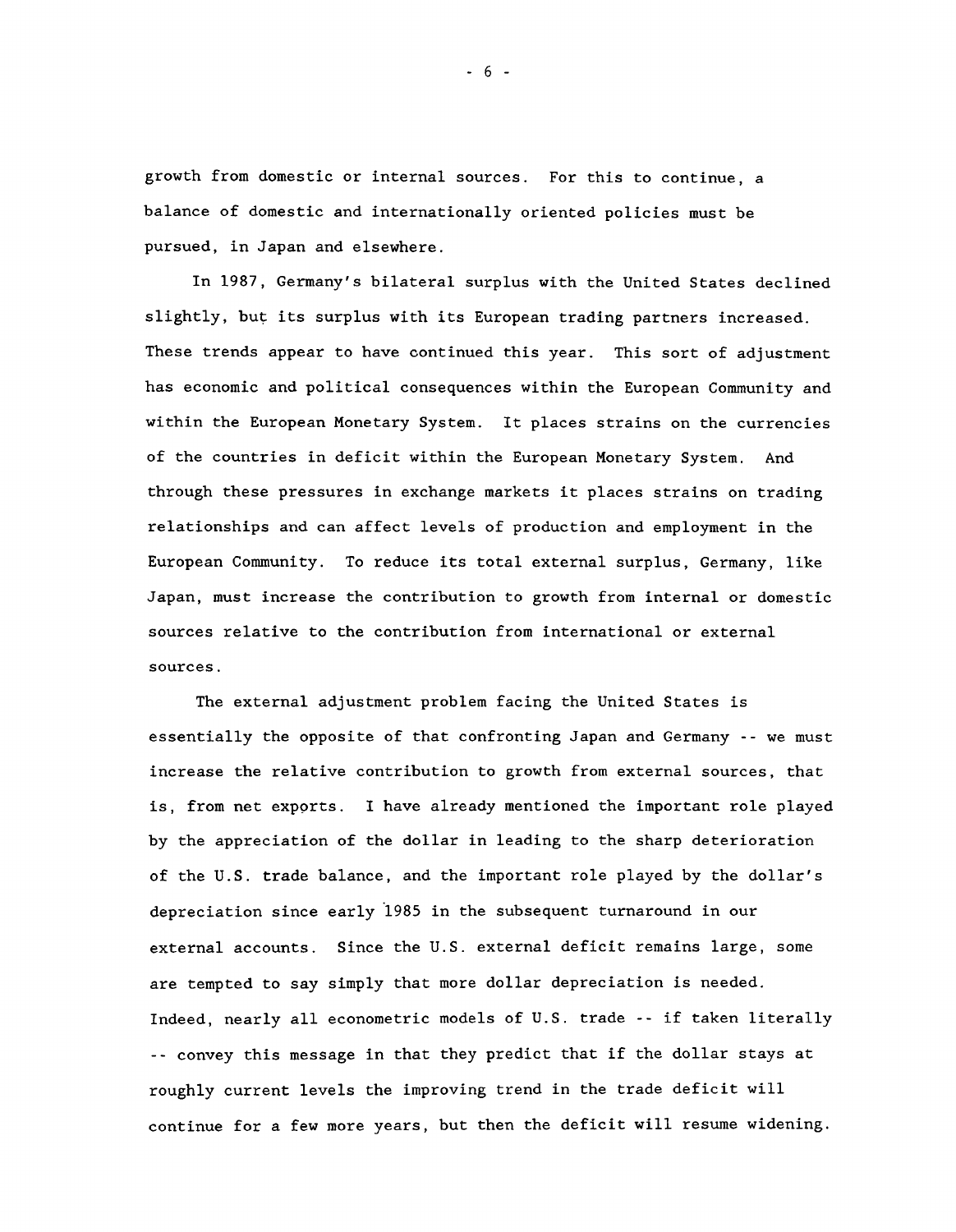**However, there are many reasons for not taking these models literally. First, calculations of relative costs of production in the United States and its major trading partners suggest that at current exchange rates, U.S. producers are already very competitive with their foreign counterparts. Second, the econometric models do not adequately capture the lags involved in supply-side adjustments to changes in exchange rates (and relative profitability). This latter concern is particularly relevant when the exchange rate changes are as large as they have been in the 1980s.**

**Thus, we really do not know how much additional U.S. external adjustment is "in the pipeline" already or whether the dollar has reached a sustainable level. What we do know is that a declining dollar can have adverse consequences for the rate of inflation and, therefore, can complicate the other major objective of U.S. macroeconomic policy that I mentioned earlier -- the preservation and consolidation of the gains made during the 1980s in the area of inflation and internal adjustment. It is largely for this reason that policymakers have welcomed the period of more-or-less stability of the dollar experienced for much of this year.**

**In summary, a large part of the global adjustment process is the achievement of a better balance between saving and investment behavior. The United States must provide a better environment for domestic saving. An increase in U.S. domestic saving relative to domestic investment would reduce the U.S. dependence on foreign capital and allow U.S. interest rates to be lower than they might otherwise have to be. We all stand to gain if this results from stronger U.S. saving rather than diminished investment. Likewise, other countries, including among others, Japan and Germany, must become less dependent on their export sectors for growth. They must encourage the further development of their domestic markets and**

 $-7 -$